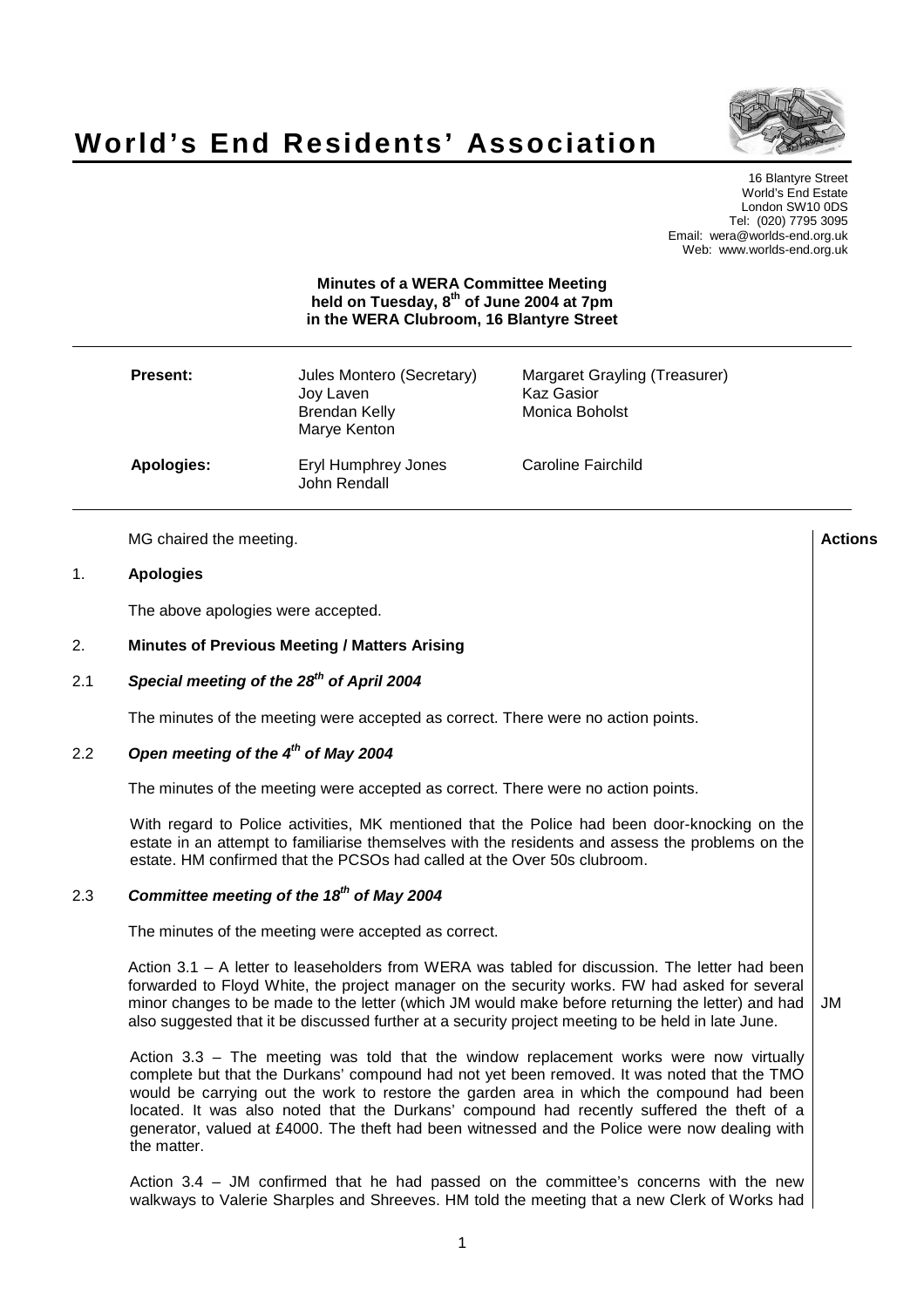been appointed, Gary Killick, who taken over from Mike Walsh. HM said that GK had been made aware of residents' concerns with regards the quality of the work, as well as of other issues of concern including health and safety on the walkways being worked on and the contractor's general lack of communication with residents. It was suggested that a meeting with GK be arranged to discuss these issues further. JM

Action 8.1 – JM said he had spoken to Shreeves about the scheduling of site meetings and requested that WERA be kept informed of where and when they were taking place. He would be discussing the matter with Neil Hambly further at the next windows site meeting (see item 3.2 below). MG raised concerns that the WERA representatives at the lift replacement works site meetings were not being allowed to attend the entirety of the meeting. They were being asked to leave following their contribution. JM

Action 8.3 – JM said he had contacted the TMO with regards to the noise nuisance in the garden areas. He had tried to contact Catherine Rock but she was on leave. He had eventually emailed Audley Philips and discussed the matter with Ian Twyford who had confirmed that complaints from residents had been received and that the TMO would be taking the appropriate action. HM emphasised that the level of noise nuisance was unbearable. HM explained that Cllr. Redman was trying to organise a meeting with all relevant parties (TMO, Environmental Services, Police, CASBAT) to try and address the issue. JM said that Cllr. Redman had asked that a representative of WERA attend. It was decided that once the date of the meeting was known that a representative would be nominated. As it was not known when Cllr. Redman's meeting would take place, and given the urgency of the issue, it was proposed that the committee arrange a meeting with the appropriate TMO staff (Ian Twyford, Audley Philips, Lisa Neharty) as soon as possible.

JM

Action 8.4 – JM and HM told the meeting that PC Haruna had decided to use St. John's Church and would therefore not need to use the clubroom.

At this point a general discussion took place as to the long-term nature of many of the problems being discussed. In particular there was a general feeling that the bulk of the problems were not being addressed properly by the Council or TMO and were as a result being allowed to recur on a regular basis.

In addition several committee members pointed out that both they and the wider resident population found it extremely disheartening to have to report the same problems time and time again and for the Council/TMO to continue to fail to address them.

It was suggested that the TMO be given an opportunity to address these problems but that if they failed to do so and the problems continued to recur that the committee consider contacting the press.

### 3. **Meetings Attended**

### 3.1 **ARB**

JM told the meeting that he and John Rendall had attended the ARB meeting held on the  $3^{\text{rd}}$  of June. JM went through the list of works carried forward from previous financial years:

- Bins and benches for the play areas in the indoor gardens. It was confirmed that six of each were required (three of each for each garden).
- New locks for the traffic barriers in the piazza and World's End Passage. JM confirmed that this was being dealt with by Gary Riley, the estate manager. JM explained that the new locks would only allow the key to be removed from the lock when locked, which would hopefully encourage users to lock the gates properly after use. In addition he explained that the TMO intended to charge any commercial leaseholder wishing to have a key a £100 deposit. This would hopefully help reduce the number of commercial leaseholders wishing to hold keys and encourage those with keys to look after them properly.
- Resurfacing of the pavement along Blantyre Street. JM explained that TMO technical services had produced a quote for the work but that it appeared to be too low  $(E4,000)$ . Alasdair Manson and Gary Riley would investigate whether they had properly understood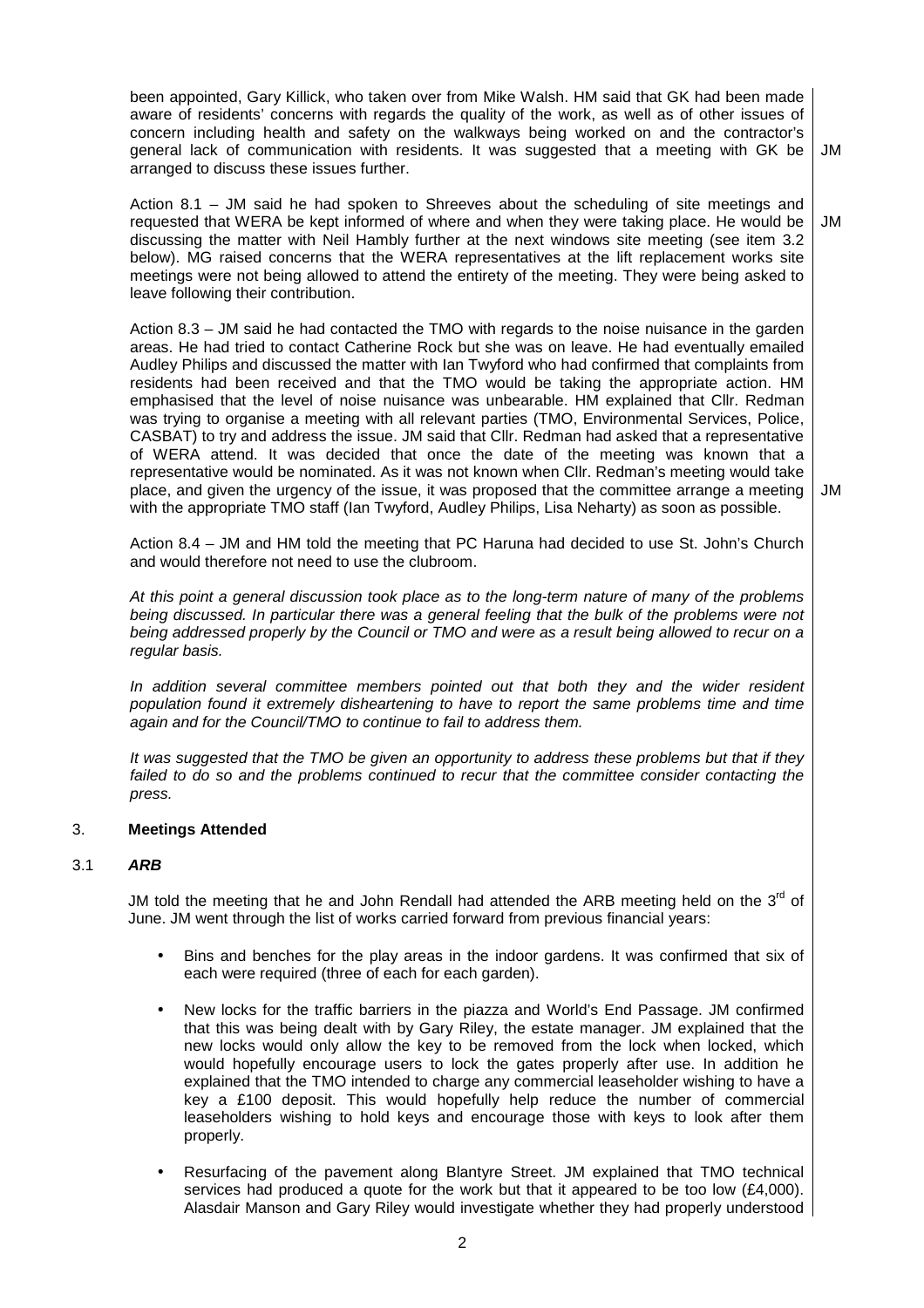the scope of the work and thus whether the quote was realistic and/or accurate.

JM then explained that the budget for the forthcoming year was expected to be somewhere in the region of £25,000 but that the exact figure was not yet known. He went on to explain that Alasdair Manson and Gary Riley had made some suggestions as to how the funds could be spent on improving the estate. The works proposed by AM and GR were:

- £5,000 to "top up" the grant that had been received from KCEL to refurbish the "hanging gardens" along World's End Place / Dartrey Walk. AM had emphasised the need for the work to be carried out to a high standard, which would help ensure that KCEL would be willing to make further funding available in future. He had therefore requested that the committee consider making further funding available (in the form of ARB funds) to ensure that the work was carried out to a high standard.
- £10,000 to "top up" a bid for regeneration funding currently being progressed by AM to fund the "re-modelling" of the interior garden areas (refurbishment of play areas, new play equipment, lowering of high-level brick walls etc).
- £7,000 to pay for painting the floor of the "concrete" lift landings in all seven towers in a similar manner to the stairwells.
- £5,000 to pay for the installation of an "ankle rail" around the grass areas of the garden behind Blantyre Tower currently being re-modelled by Durkans (former site of the Durkans' compound).

JM asked the committee to consider these proposals and to also put forward any works which would improve the estate and which could funded by the ARB.

ALL

JM

### 3.2 **Major Works Site Meetings**

It was noted that several committee members had been told that a walkways site meeting was to take place the following morning in the WERA clubroom. JM confirmed that a windows site meeting was scheduled to take place the following morning at 9.15am in the WERA Clubroom and that he was unaware of any walkways site meetings. MG asked whether the meeting may have been scheduled without WERA's knowledge.

MG said she had attended a lift replacement works meeting the previous week and had brought up all the issues raised at previous WERA meetings, including the possibility of fitting "no smoking" signs in the lifts.

### 4. **Meetings to be Attended**

### 4.1 **Noise Nuisance**

See above.

### 4.2 **West Chelsea Initiative**

The West Chelsea Initiative had contacted WERA asking for the committee to propose one or two representatives to attend their forthcoming meetings. It was decided that, before representatives could be nominated that more information should be obtained as to the nature, aims and frequency of the meetings. Once that was known the committee would propose one or more representatives.

### 5. **Residents Issues**

There were no special residents' issues other than those already mentioned.

### 6. **WEMO Update**

JM told the meeting that WEMO was in the process of returning the application form for arbitration to RBK&C. JM also explained that some information regarding the EMB proposal had been received (a copy of the Lancaster West management agreement, a list of the issues currently